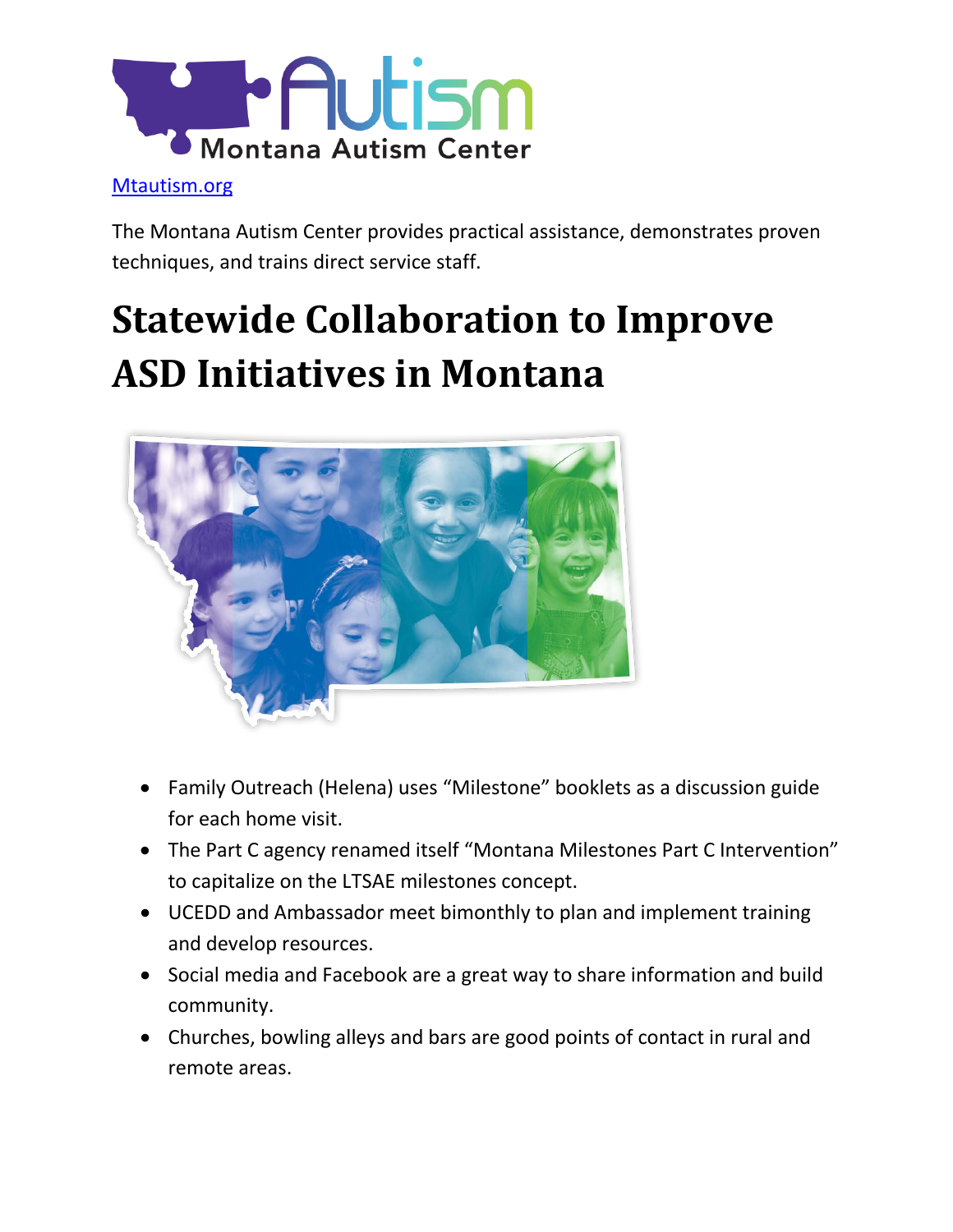• Local newsletters and Chamber of Commerce/community websites are good avenues for building resource awareness.



## **MT Autism Center**

- 2,316 unique visitors with 9,082 page views in 9 months (no advertising).
- The center is about "function," not "place."
- Center resources available "on demand."



### **"Act Early" Resources**

- CDC LTSAE customized brochure (trifold) 4,600.
- CDC LTSAE customized booklet (48 page) 800.

#### **Fast Facts:**

- In 8 years, preschool-age referrals are up 100%. For school age, referrals are up 150%, mostly in western MT.
- One Part C provider currently serves 125 families, 38% screen positive for ASD.